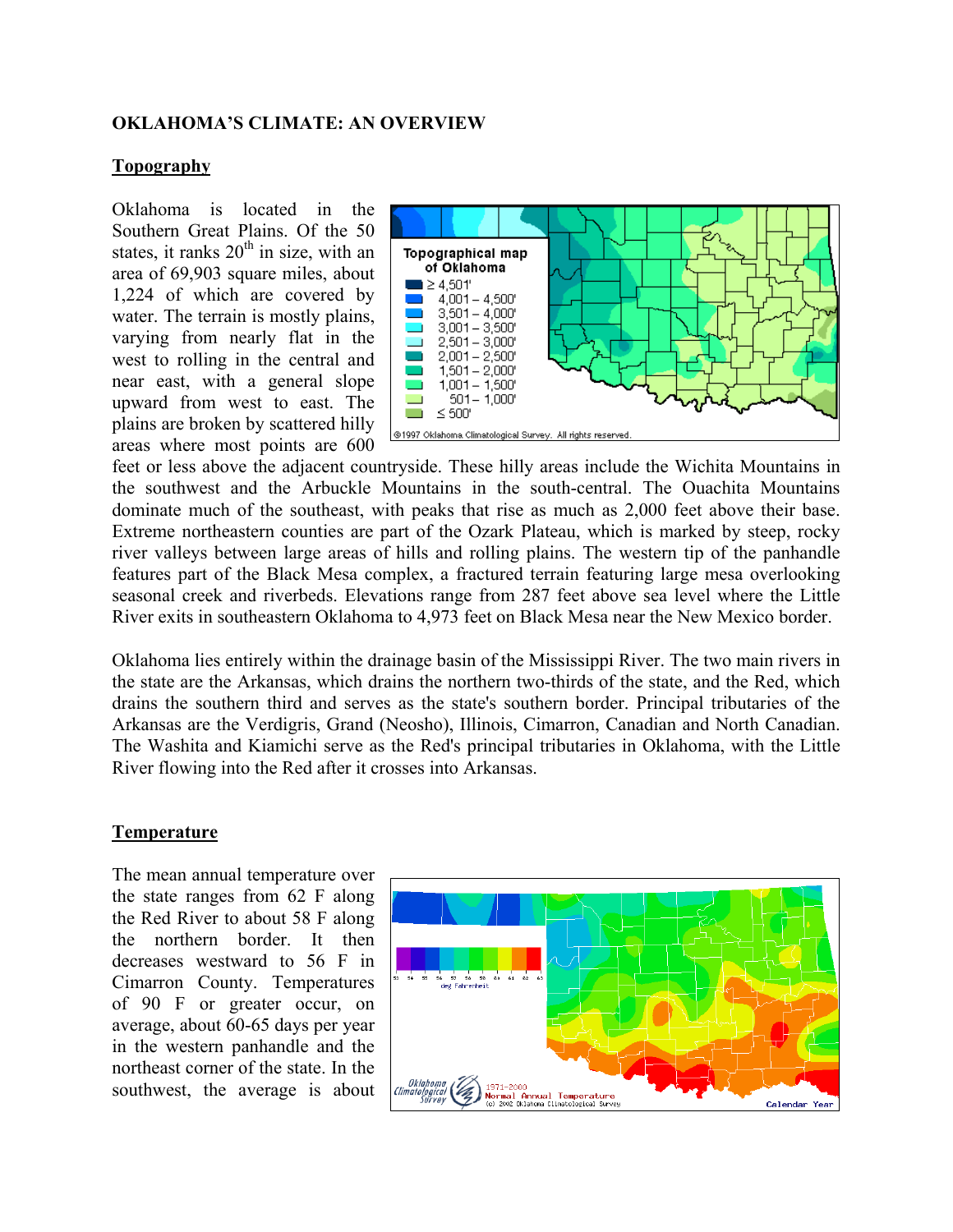

115 days, and in the southeast about 85 days. Temperatures of 100 F or higher occur, frequently during some years, from May through September, and very rarely in April and October. The western half of the state, excluding most of the panhandle, averages 15 or more days with tripledigit temperatures, ranging from about 35 in the southwest corner and 25 in the northwest. The eastern half of the state and most of the panhandle average less than 15 such days. Years without 100 F temperatures are rare, ranging from about one of every seven years in the eastern half of the state to somewhat rarer in the west.

The highest temperature ever recorded in the state was 120 F. This reading was first observed during the brutally hot summer of 1936: at Alva on July 18, at Altus on July 19 and August 12, and at Poteau on August 10. Tishomingo observed 120 F on July 26, 1943. The Oklahoma Mesonet station near Tipton tied the mark on June 27, 1994.

Temperatures of 32 F or less occur, on average, about 60 days per year in the southeast. This value increases to about 110 days per year where the panhandle joins the rest of the state, and further to 140 in the western panhandle. The lowest temperature on record is -27 F, set originally at Vinita on February 13, 1905, and tied at Watts on January 18, 1930.

The average length of the growing season, or freeze-free period, is at a maximum of about 225-230 days in the southern tier of counties and in the Arkansas River valley downstream of Tulsa. The value generally decreases to about 195 days in the eastern panhandle, then more rapidly to 175 in the western panhandle. The general northwestto-southeast gradient is interrupted in the Ouachita Mountains, where



growing seasons are three to four weeks shorter compared to surrounding areas.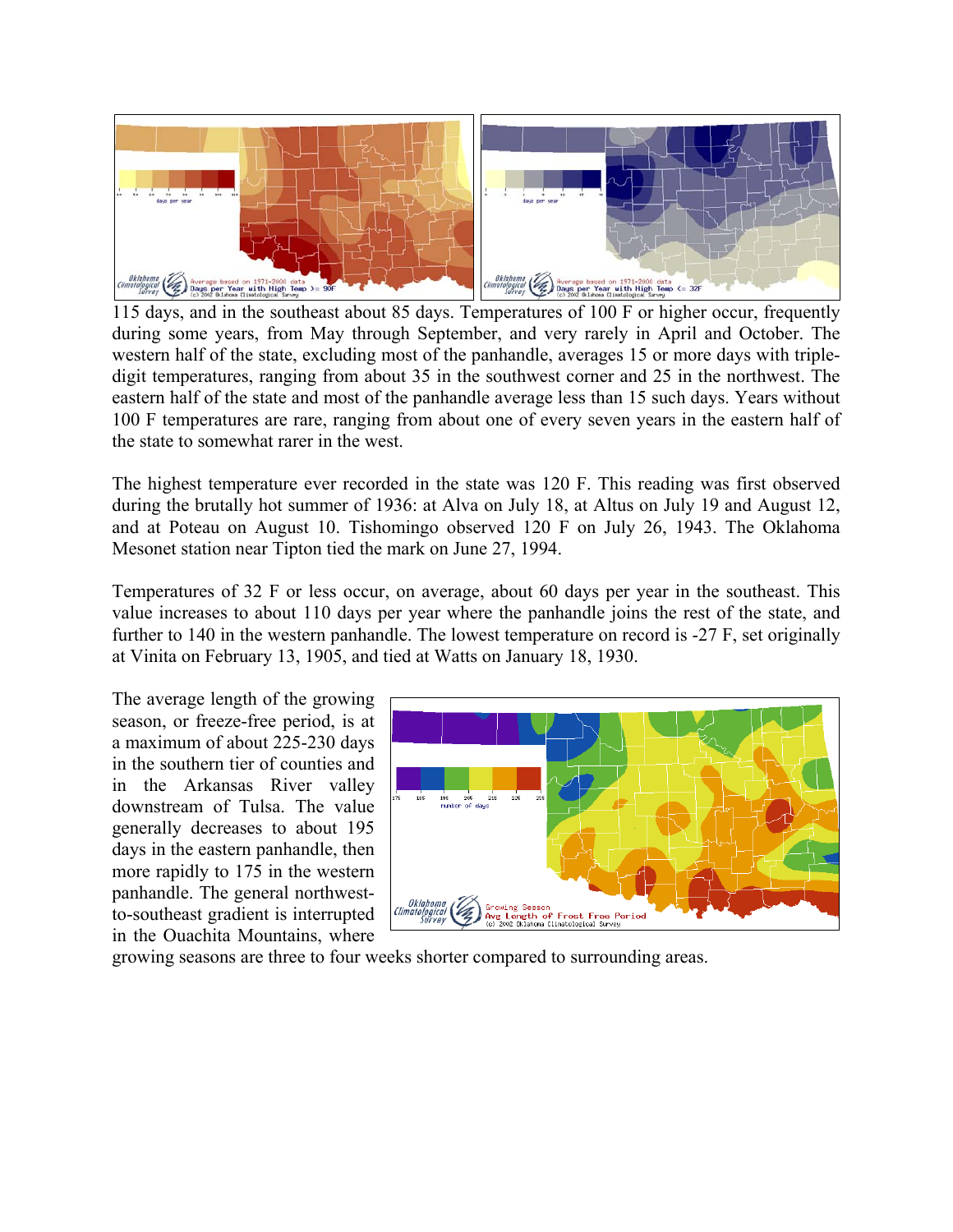

Along the Red River, the average date of the last freeze of spring ranges from about March 15 in the east to April 1 in the west. In northern Oklahoma, the last freeze of spring occurs, on average, from about April 8 near the Missouri border to April 15 in the eastern panhandle to the last week of April in the western panhandle. Freezing temperatures have occurred as late as April 20 along the southern border and in east-central Oklahoma to about May 15 in northwest Oklahoma to the last days of May in the western panhandle. The average date of the autumn's first freeze varies from about October 15 in the western panhandle, to about October 25 along the northern border and in northwestern Oklahoma, to about November 10 along the Red River and in the Arkansas River valley downstream of Tulsa. Autumn freezes have occurred as early as about September 15 in the western third of the state to about October 15 in the southeast corner. Again, the Ouachita Mountains tend to differ from surrounding terrain by about two weeks during either season.

Frozen soil is not a major problem, nor much of a deterrent to seasonal activities. Its occurrence is rather infrequent, of very limited depth, and of brief duration. The average maximum depth that frost penetrates the soil ranges from less than three inches in the southeastern corner of the state to more than 10 inches in the northwestern reaches. Extreme frost penetration ranges from about 10 inches in the southeast to almost 30 inches in the western panhandle. Factors having an important bearing on frost penetration are severity and duration of temperature below freezing; condition, character and moisture content of soil; and amount and character of protective cover, including snow cover.

## **Precipitation**

The dominant feature of the spatial distribution of rainfall is a sharp decrease in rainfall from east to west. Although precipitation is quite variable on a year-to-year basis, average annual precipitation ranges from about 17 inches in the far western panhandle to about 56 inches in the far southeast. Only the summer months of July and

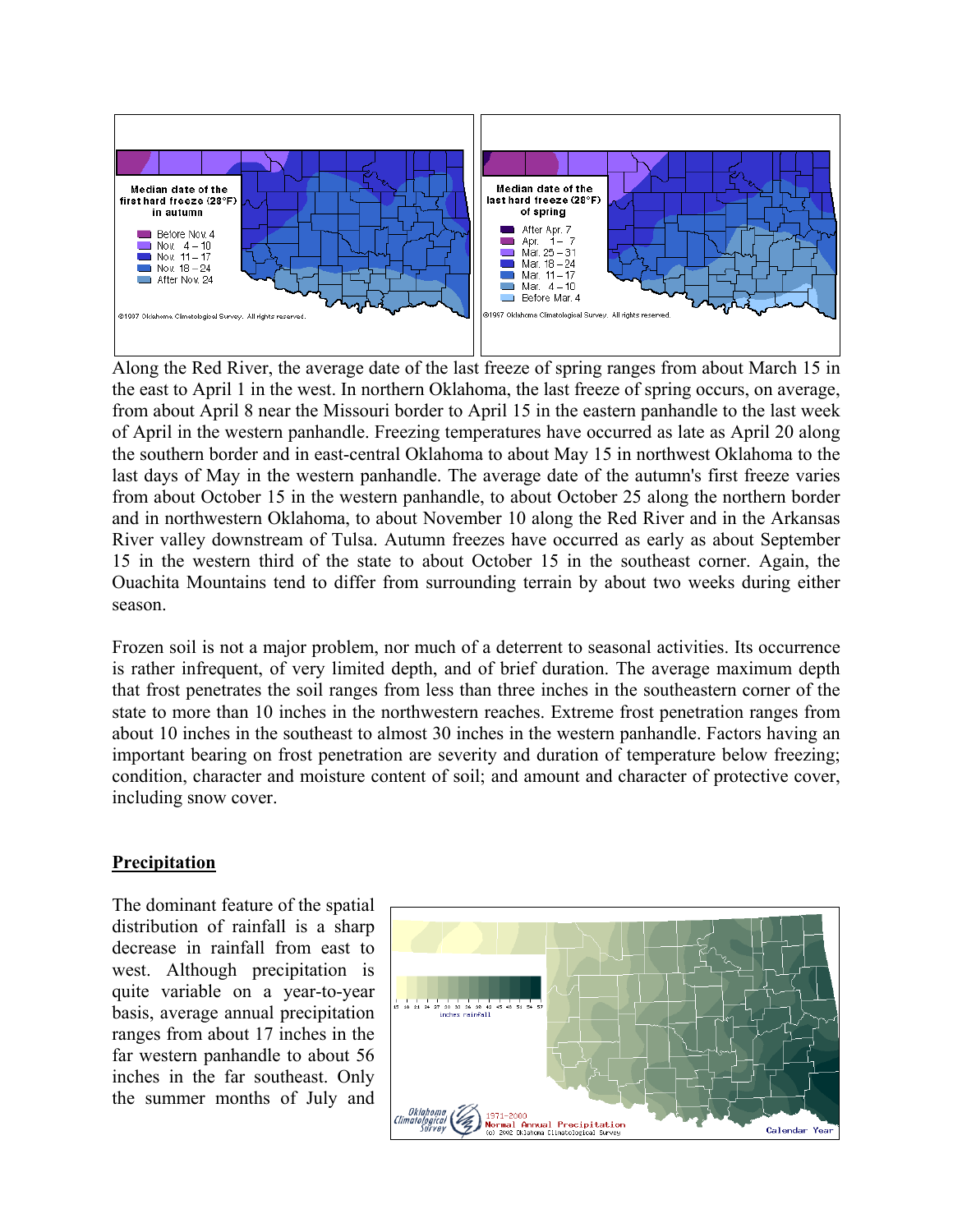August see a substantial relaxation of this gradient. The greatest annual precipitation recorded at an official reporting station was 84.47 inches at Kiamichi Tower in the southeast in 1957. The least annual rainfall occurred during 1956, when Regnier, in the extreme northwestern panhandle, observed 6.53 inches.

The climatological maximum for precipitation comes in late spring for almost all of the state east of the panhandle. On average, May brings more precipitation than any other month across 90% of Oklahoma. A significant secondary maximum of precipitation exists during early autumn for most of the state. This secondary peak typically occurs in September, and is more pronounced in the eastern third of the state. In the northeast, this secondary maximum can be nearly the same magnitude as the springtime maximum. In the southeast the secondary maximum tends to occur later in autumn, owing largely to the influence of tropical disturbances in the Gulf of Mexico. The panhandle and adjacent counties are the major exception to the pattern described above. As one moves westward in this area, the dual maximum tends to converge into one peak in June. In the western third of the panhandle, July is the rainiest month. Even during these peak months, rainfall normals are less for the panhandle than for eastern Oklahoma.

The frequency of days with measurable precipitation follows the same gradient as the annual accumulation, increasing from 45 days per year in western Oklahoma to 115 near the Arkansas border. On the average, more precipitation falls during the nighttime hours, while greatest rainfall intensities occur during late afternoon.

The character of precipitation also varies by season. Wintertime precipitation tends to be somewhat widespread, stratiform in nature, and tied almost exclusively to synoptic-scale systems. Rainfall is the dominant precipitation type in winter for all but the panhandle region of Oklahoma. Summertime precpitation is almost entirely convective in nature, produced by mesoscale complexes and garden-variety thunderstorms. The transition seasons of spring and autumn offer both convective and stratiform precipitation. A significant portion of the state's precipitation during the transition seasons is associated with systems of severe thunderstorms.

Excessive rainfall occurs at times. Amounts of ten inches or more in 24 hours, while rare, have been recorded. The greatest official rainfall in a 24-hour period is 15.68 inches at Enid on October 11, 1973. Amounts up to 20 inches in a day have also been reported from non-standard sources.



The gradient of average annual snowfall is nearly opposite that of precipitation, in that it increases from less than two inches in the extreme southeast to nearly 30 inches in the western panhandle. The frequency of snow events also increases sharply along the same gradient. Locations in southeast Oklahoma have gone several years between events, while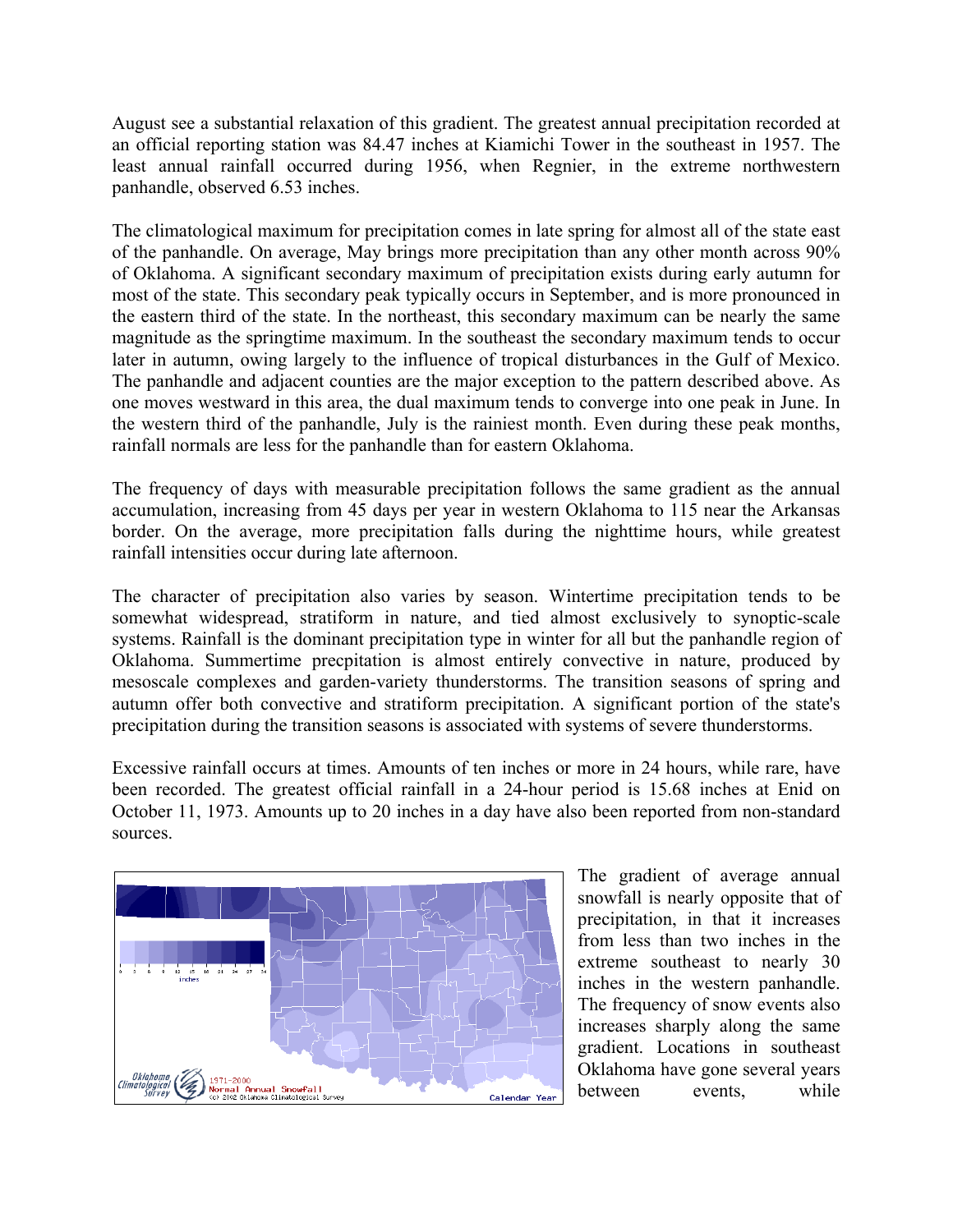northwestern Oklahoma typically records several snow events in one winter. Blowing snow and blizzard conditions can pose significant problems for automobile travelers, but the effects of most snowstorms in the state are short-lived. Snowfall remaining on the ground more than a few days is an uncommon occurrence in northwestern Oklahoma, quite rare in central Oklahoma, and almost unheard of in the southeast. The greatest seasonal snowfall ever recorded in the state was 87.3 inches at Beaver during the winter of 1911-12. Buffalo observed the greatest monthly total of 36.0 inches in February 1971, including a daily snowfall record of 23 inches on the 21st day of that month.

Freezing rain is a distinct wintertime hazard in Oklahoma. The resulting ice cover can down power lines and limbs, causing millions of dollars in damages and widespread power outages. These events make automobile travel very treacherous, especially on secondary roads, where the hazard can last several days. Significant icing events occur with nearly the same frequency as heavy snow events, especially in the southeastern half or so of the state. While ice accumulation is usually less than an inch, storms that deposit several inches can occur once or more per decade. The consecutive winters of 2000-01 and 2001-02 each featured a major ice storm that deposited more than three inches of ice in 24 hours across much of southeast and central Oklahoma.

# **Floods and Drought**

Floods of major rivers and tributaries may occur during any season, but they occur with greatest frequency during those spring and autumn months associated with greatest rainfall. Such floods cost many lives and property damage in the first 50 years of statehood, but flood prevention programs have reduced the frequency and severity of such events. Autumn floods are often associated with widespread heavy rains north of a stalled cold front, or the interaction between a surface front and remnants of a tropical storm. Springtime floods usually occur in the warm sector of a slow-moving cyclone.

Flash flooding of creeks and minor streams remains a serious threat, especially in urban and suburban areas, where development and removal of vegetation have increased runoff.

Drought is a recurring part of Oklahoma's climate cycle, as it is in all the Plains states. Almost all of Oklahoma's usable surface water comes from precipitation that falls within the state's borders. Therefore, drought in Oklahoma is tied almost entirely to local rainfall patterns (i.e., the influence of upstream events on drought is very small). Western Oklahoma tends to be slightly more susceptible to drought because precipitation there tends to be more variable (percentagewise) and marginal for dryland farm applications.

Drought episodes can last from a few months to several years. Those that last a few months can elevate wildfire danger and impact municipal water use. Seasonal droughts can occur at any time of the year, and those that resonate with crop production cycles can cause billions of dollars of damage to the farm economy. Multi-season and multi-year episodes can severely impact large reservoirs, streamflow and groundwater.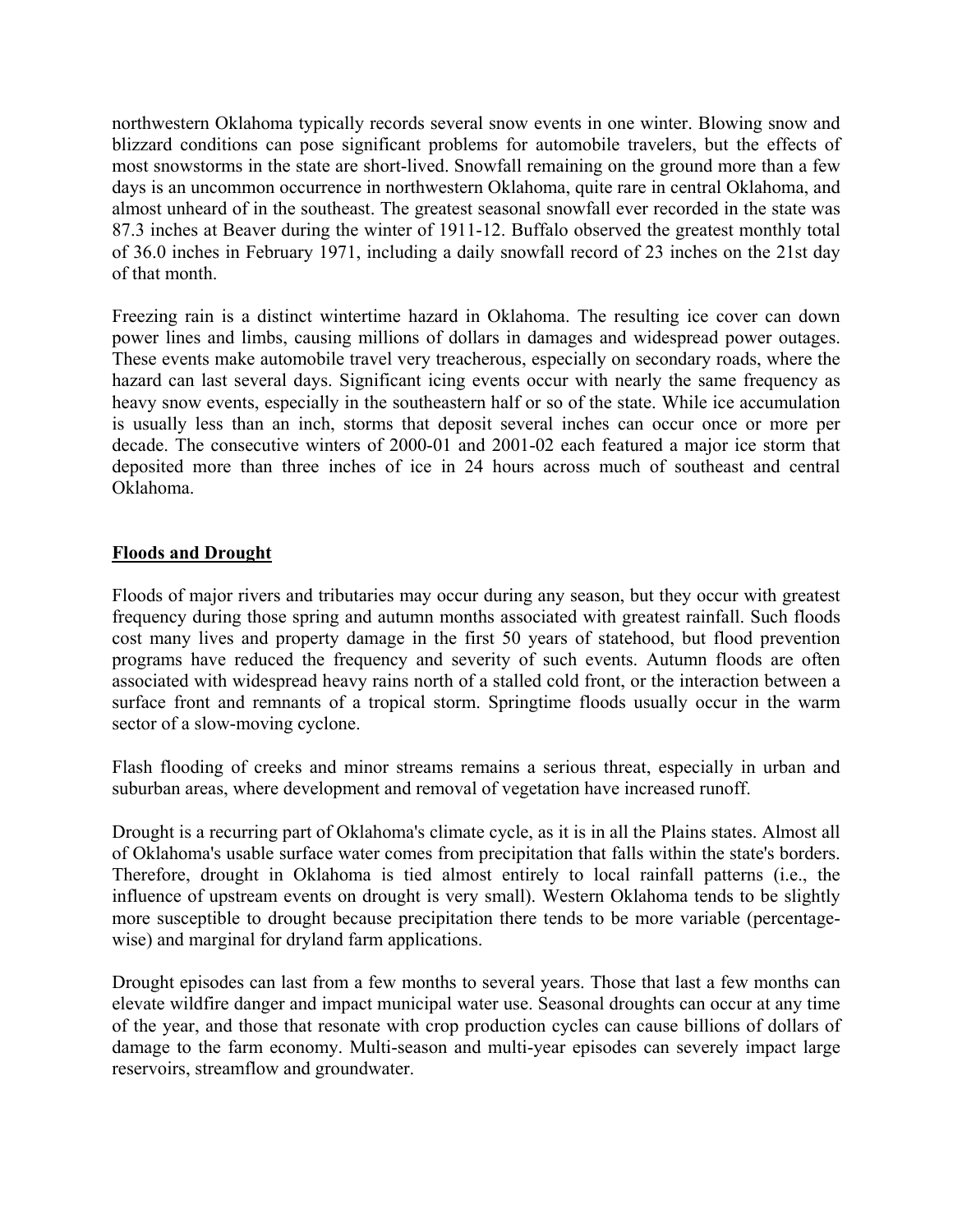Since modern climatological record-keeping began in the late nineteenth century, the state has seen five major multi-year and multi-regional drought events. These occurred in the late 1890s, from 1909-18, 1930-40, 1952-58 and, to a lesser extent, 1962-72. Each of these episodes contained at least one year of above-normal rainfall. The drought of the 1930s is associated with the Dust Bowl of the Great Plains, when socio-economic conditions, agricultural practices and drought forced the largest emigration of Oklahomans in state history.

The agricultural impact of drought is increasingly mitigated on a farm-by-farm and year-by-year basis through irrigation of crops, mostly with fossil water. This practice dominates much of the panhandle and some of the rest of western Oklahoma.

### **Severe Weather**

Thunderstorms occur, on average, about 55 days per year in the east, decreasing to about 45 days per year in the southwest. The general gradient relaxes in northwestern Oklahoma, where annual thunderstorm days number about 50. The annual rate increases to near 60 in the extreme western panhandle. Late spring and early summer are the peak seasons for thunder, averaging about eight thunderstorms per month per location during these seasons. For the southeastern two-thirds of the state, thunder occurs most often in May. June is the peak month for much of the remainder of the state, while the western panhandle observes the most thunder in July. December and January, on average, feature the fewest thunderstorms, at a rate of less than one per month per location.

Frequent frontal invasions and dry line development combined with favorable upper-level support make springtime the preferred season for violent thunderstorms, although they can occur at any time of year. Severe weather threats during spring are squall lines, mesoscale convective systems, and rotating supercells that can produce very large hail, damaging winds and tornadoes. Autumn marks a secondary severe weather season, but the relative frequency of supercellular activity is much lower than during spring. General thunderstorms are quite common in the summer, but tend to be less organized storms of relatively short duration. These storms can produce locally heavy rain and some hail. Severe weather events during summer are predominantly mesoscale convective systems. These events tend to be nocturnal in nature.

Severe weather can occur at any time of day, but the maximum frequency for severe weather is from mid-afternoon to sunset. This maximum shifts from afternoon hours in western Oklahoma



to late afternoon and early evening in eastern Oklahoma because severe weather is often associated with surface boundaries that move west-to-east during the afternoon. Diurnally, precipitation shows a maximum during the overnight hours. This can be attributed somewhat to the nocturnal nature of heavy rain associated with summertime events, and heavy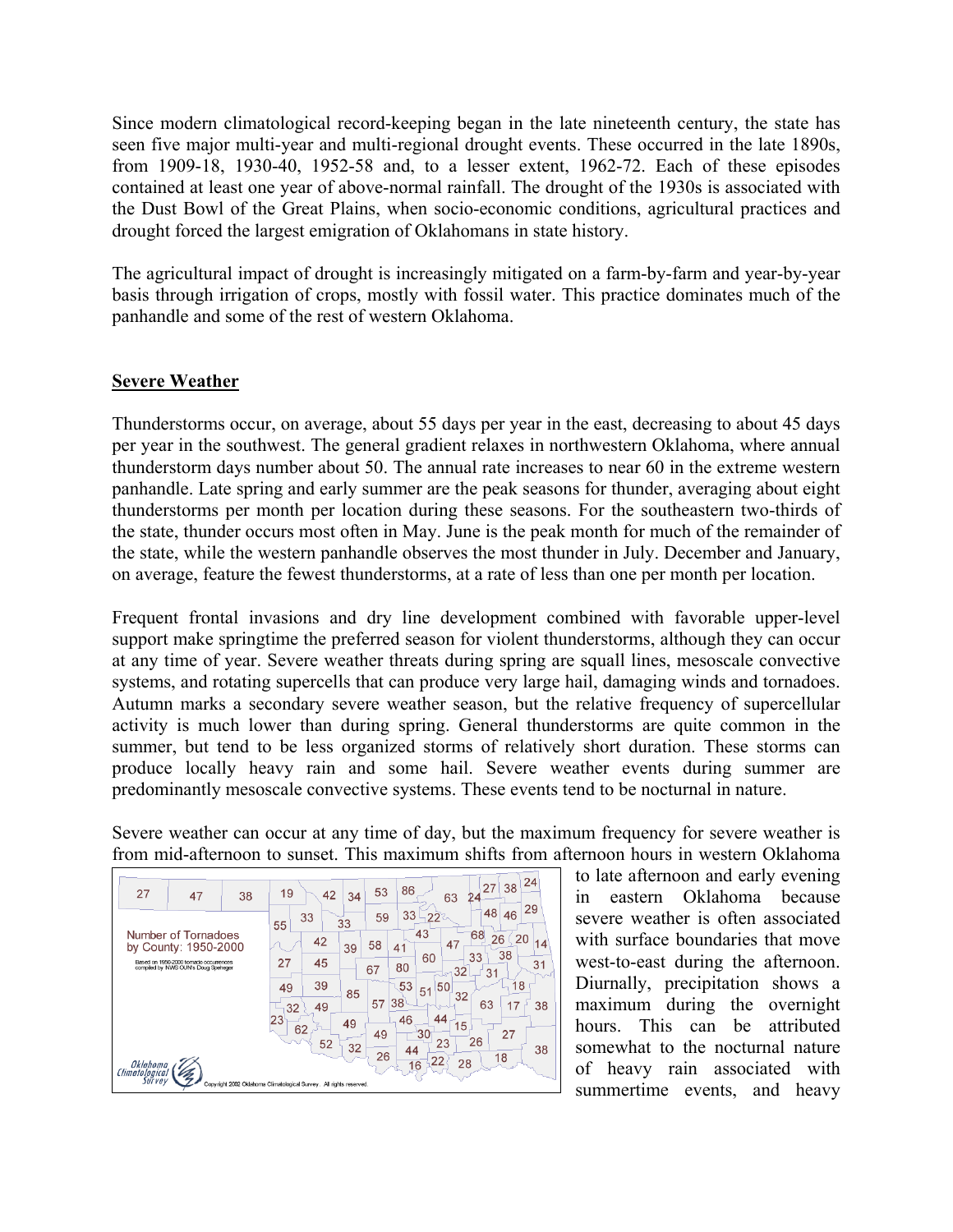rains associated with the continuance of squall lines into eastern Oklahoma.

Tornadoes are a particular hazard, in that the frequency of occurrence per unit area is among the greatest in the world. Since 1950, an average of 54 tornadoes have been observed annually within the state's borders. Tornadoes can occur at any time of year, but are easily most frequent during springtime. April, May and June represent the months of peak occurrence; these three months account for about three-fourths of the observations. May's average of 20 tornado observations per month is the greatest. The winter months each average less than one tornado per month. About 80 percent of tornadoes are observed between noon and midnight Central Standard Time, with the peak hours being between 4 pm and 8 pm. Most, but not all, of Oklahoma's tornadoes travel to the north and east.

On April 9, 1947, a large tornado killed 101 people in northwestern Oklahoma, almost all of these in Woodward. On May 3, 1999 an outbreak of tornadoes occurred across central Oklahoma. In 21 hours, 75 tornadoes were observed, causing 40 deaths and 700 injuries. The largest of these struck southwestern and southern portions of the Oklahoma City metropolitan area, destroying nearly 1,000 homes and inflicting over one billion dollars in damages. Radar observations indicated winds of 318 miles per hour, the greatest such observation to date. The difference in fatalities between these two events is attributable to improved recognition and warning capabilities and an enhanced awareness among the citizenry of the dangers of tornadoes.

Although the annual number of tornadoes striking Oklahoma is increasing, the proportion of those ranking among the most severe has actually been declining. Improved technology and recording practices have improved counts and documentation of those at the weaker end of the spectrum, thus accounting for the increase in overall number. However, the number of significant tornadoes (those rating as F2 intensity or greater) have declined, particularly since 1982. In fact, the years with the greatest numbers of significant tornadoes were 1960 and 1961, with 49 and 41, respectively. Declining death tolls and declining numbers of significant tornadoes does not necessarily mean Oklahoma is becoming less at risk. As the May 3, 1999 tornado showed, one event can forever impact the lives of many Oklahomans.